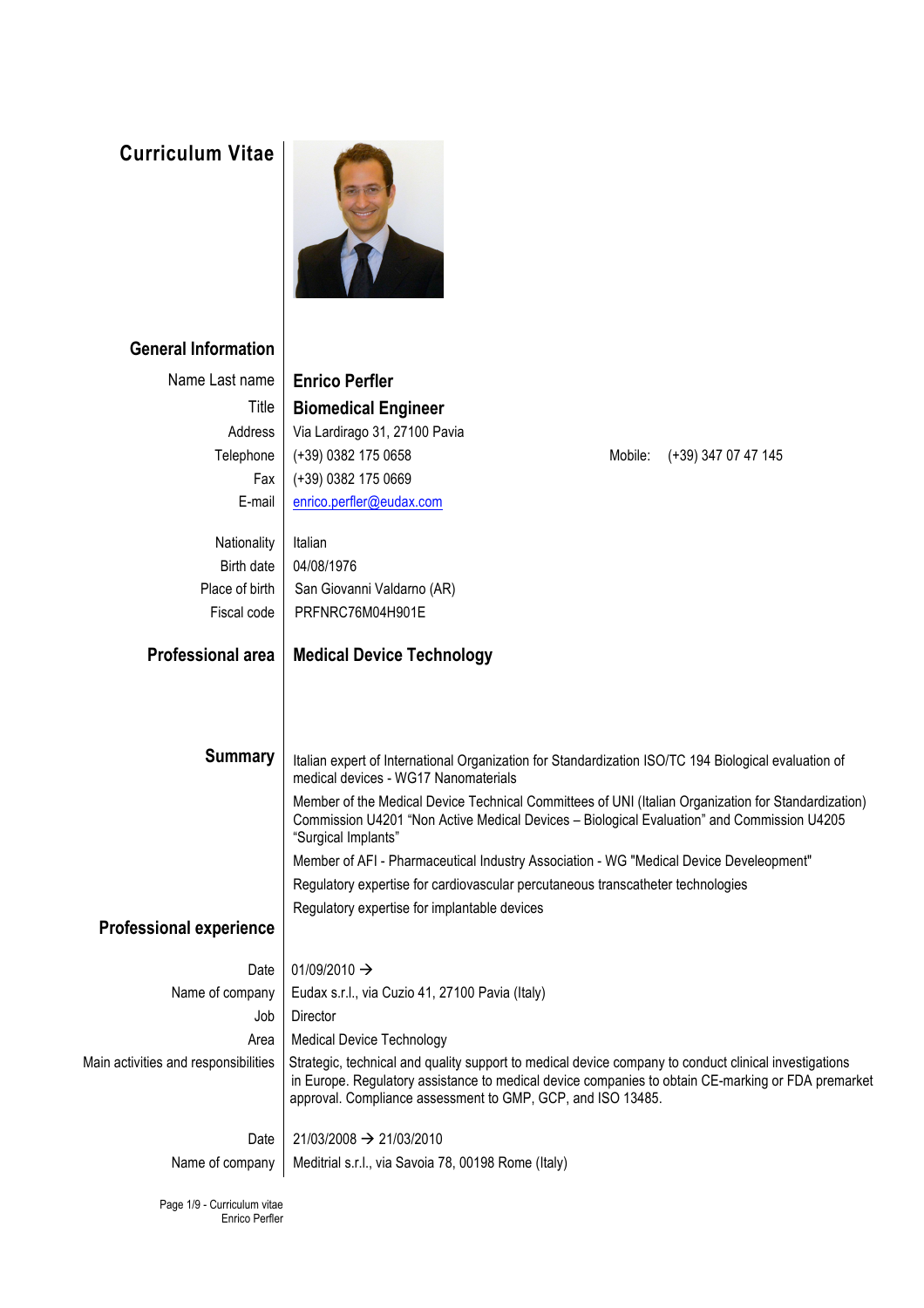| Job                                          | Executive Manager, Regulatory & Quality Assurance                                                                                                                                                                                                                                                                                                                                                                                                                                                                                                                                                    |  |
|----------------------------------------------|------------------------------------------------------------------------------------------------------------------------------------------------------------------------------------------------------------------------------------------------------------------------------------------------------------------------------------------------------------------------------------------------------------------------------------------------------------------------------------------------------------------------------------------------------------------------------------------------------|--|
| Area<br>Main activities and resposnibilities | Contract Research Organization: regulatory and quality assurance of medical technology companies,<br>project management of clinical studies (drugs - medical devices), audit for compliance to GMP, GCP,<br>ISO 14155, ISO 13485, ISO 9001, data management, data analysis and biostatistics.<br>Project managing and regulatory & quality assurance (risk analysis per ISO 14971 technical dossier<br>preparation and review, literature review, data management and biostatistics), audit to check<br>compliance to GMP, GCP, ISO 13485, ISO 9001, ISO 14155-1-2, FDA Cfr Part 820, MDD 93/42/EEC. |  |
| Dates                                        | 12/09/2007 →                                                                                                                                                                                                                                                                                                                                                                                                                                                                                                                                                                                         |  |
| Name of company                              | QEC Ltd. - Celab s.r.l., via maira snc 04100 Latina                                                                                                                                                                                                                                                                                                                                                                                                                                                                                                                                                  |  |
| Job                                          | Lead Auditor for QMS ISO 9001 and ISO 13485                                                                                                                                                                                                                                                                                                                                                                                                                                                                                                                                                          |  |
| Area                                         | <b>Quality Assurance Certification</b>                                                                                                                                                                                                                                                                                                                                                                                                                                                                                                                                                               |  |
| Main activities and responsibilities         | Assessment of conformity to ISO standards and factory inspections.                                                                                                                                                                                                                                                                                                                                                                                                                                                                                                                                   |  |
| Dates                                        | $01/12/2006 \rightarrow 01/12/2007$                                                                                                                                                                                                                                                                                                                                                                                                                                                                                                                                                                  |  |
| Name of company                              | Anthen Ltd., 20-22 Bedford Row, London WC1R4JS                                                                                                                                                                                                                                                                                                                                                                                                                                                                                                                                                       |  |
| Job                                          | <b>Technical Director</b>                                                                                                                                                                                                                                                                                                                                                                                                                                                                                                                                                                            |  |
| Area                                         | Technical Design for medical technology companies                                                                                                                                                                                                                                                                                                                                                                                                                                                                                                                                                    |  |
| Main activities and responsibilities         | Project managing and regulatory & quality assurance (risk analysis per ISO 14971 technical dossier<br>preparation and review, literature review, data management and biostatistics), audit to check<br>compliance to GMP, ISO 13485, ISO 9001, ISO 14155-1-2, FDA Cfr Part 820, MDD 93/42/EEC for a<br>broad range of International companies:                                                                                                                                                                                                                                                       |  |
|                                              | SurfTable GmbH<br>$\overline{\phantom{a}}$<br>Photon Ltd<br>$\overline{\phantom{a}}$<br><b>Merlin Medical GmbH</b>                                                                                                                                                                                                                                                                                                                                                                                                                                                                                   |  |
| Dates                                        | $01/02/2005 \rightarrow 30/11/2006$                                                                                                                                                                                                                                                                                                                                                                                                                                                                                                                                                                  |  |
| Name of company                              | Piezosurgery s.r.l., via Portobello 12 16039 Sestri Levante (GE)                                                                                                                                                                                                                                                                                                                                                                                                                                                                                                                                     |  |
| Job                                          | <b>Product Manager</b>                                                                                                                                                                                                                                                                                                                                                                                                                                                                                                                                                                               |  |
| Area                                         | Ultrasonic medical devices for microsurgery                                                                                                                                                                                                                                                                                                                                                                                                                                                                                                                                                          |  |
| Main activities and responsibilities         | Project managing and regulatory & quality assurance (risk analysis per ISO 14971 technical dossier<br>preparation and review, literature review, data management and biostatistics), audit to check<br>compliance to GMP, ISO 13485, ISO 9001, ISO 14155-1-2, FDA Cfr Part 820, MDD 93/42/EEC for<br>company products.                                                                                                                                                                                                                                                                               |  |
| Dates                                        | $01/09/2003 \rightarrow 31/12/2004$                                                                                                                                                                                                                                                                                                                                                                                                                                                                                                                                                                  |  |
| Name of company                              | University of Genova (ITALY) - Faculty of Engineering                                                                                                                                                                                                                                                                                                                                                                                                                                                                                                                                                |  |
| Job                                          | Researcher                                                                                                                                                                                                                                                                                                                                                                                                                                                                                                                                                                                           |  |
|                                              |                                                                                                                                                                                                                                                                                                                                                                                                                                                                                                                                                                                                      |  |
| Area                                         | <b>Biomechanics</b>                                                                                                                                                                                                                                                                                                                                                                                                                                                                                                                                                                                  |  |
| Main activities and responsibilities         | Gait analysis and biomechanics of human body - Laboratory experiments for student of Biomechanics<br>2.                                                                                                                                                                                                                                                                                                                                                                                                                                                                                              |  |
|                                              |                                                                                                                                                                                                                                                                                                                                                                                                                                                                                                                                                                                                      |  |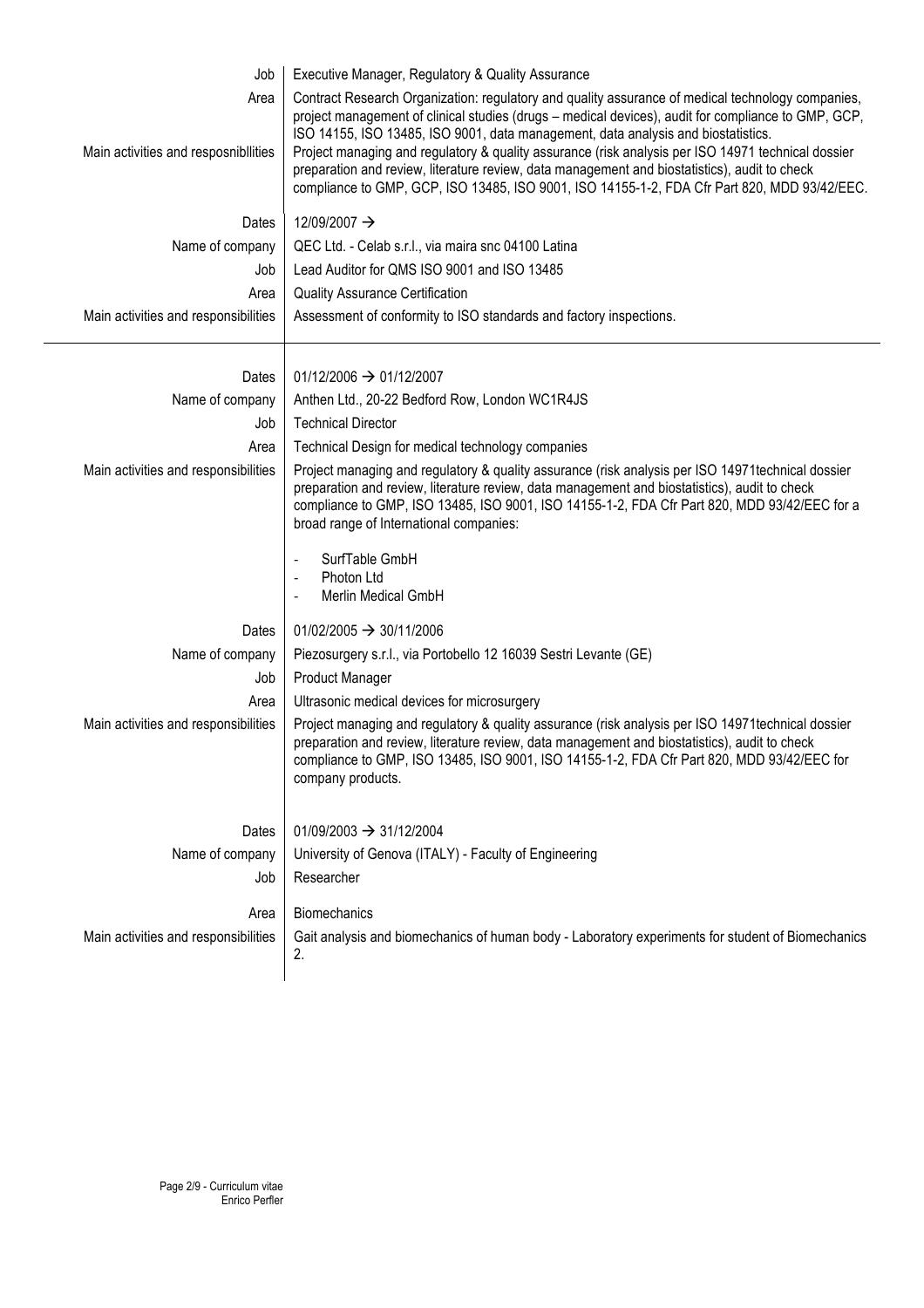| <b>Education</b> |                                                                                                                                |  |  |
|------------------|--------------------------------------------------------------------------------------------------------------------------------|--|--|
| Date             | 21/05/2003                                                                                                                     |  |  |
| Qualification    | MD in Biomedical Engineering                                                                                                   |  |  |
| Area             | Biomedical Engineering, electronics, biomechanics                                                                              |  |  |
| Institution      | University of Genova (ITALY) - Faculty of Engineering                                                                          |  |  |
| Date             | 11/07/2003                                                                                                                     |  |  |
| Qualification    | Authorization to operate as Engineer                                                                                           |  |  |
| Area             | Civil and industrial buildings, electronics, informatics                                                                       |  |  |
| Institution      | Ordine degli Ingegneri della provincia di Genova                                                                               |  |  |
| Date             | 30/06/2006                                                                                                                     |  |  |
| Qualification    | ISO9001:2000 Lead Auditor                                                                                                      |  |  |
| Area             | <b>Quality Assurance System</b>                                                                                                |  |  |
| Institution      | QEC Ltd. - CELab srl                                                                                                           |  |  |
| Date             | 11/12/2008                                                                                                                     |  |  |
| Qualification    | Member of Techical Commission - U4220 Quality Management Systems                                                               |  |  |
| Area             | <b>Quality Assurance Systems</b>                                                                                               |  |  |
| Institution      | Ordine degli Ingegneri della Provincia di Genova                                                                               |  |  |
| Date             | 11/12/2008                                                                                                                     |  |  |
| Qualification    | Member of Techical Commission - Biomedical Engineering                                                                         |  |  |
| Area             | <b>Biomedical Technologies</b>                                                                                                 |  |  |
| Institution      | Ordine degli Ingegneri della Provincia di Genova                                                                               |  |  |
| Date             | 16/12/2009                                                                                                                     |  |  |
| Qualification    | RSPP Responsible for Protection and Prevention in Safety (Module C)                                                            |  |  |
| Area             | D.L.81/2008 Safety on work environment                                                                                         |  |  |
| Institution      | Confindustria (GE)                                                                                                             |  |  |
| Date             | 20/02/2009                                                                                                                     |  |  |
| Qualification    | Member of Technical Commission UNI U4220 "Quality Systems"                                                                     |  |  |
| Area             | <b>Quality Assurance Systems</b>                                                                                               |  |  |
| Institution      | UNI - Italian Organization for Standardization                                                                                 |  |  |
| Date             | 01/01/2011                                                                                                                     |  |  |
| Qualification    | Member of the SSFA Medical Device Workgroup                                                                                    |  |  |
| Area             | <b>Medical Devices</b>                                                                                                         |  |  |
| Institution      | SSFA - Society for Applied Pharmacological Sciences                                                                            |  |  |
| Date             | 28/09/2011                                                                                                                     |  |  |
| Qualification    | Member of Technical Committees UNI U4201 "Non Active Medical Devices - Biological Evaluation"<br>and U4205 "Surgical Implants" |  |  |
| Area             | Medical Device - UNI-EN-ISO Standards                                                                                          |  |  |
| Institution      | UNI - Italian Organization for Standardization                                                                                 |  |  |
| Date             | 13/10/211                                                                                                                      |  |  |
| Qualification    | ISO/TC 194 Biological evaluation of medical devices - WG17 Nanomaterials                                                       |  |  |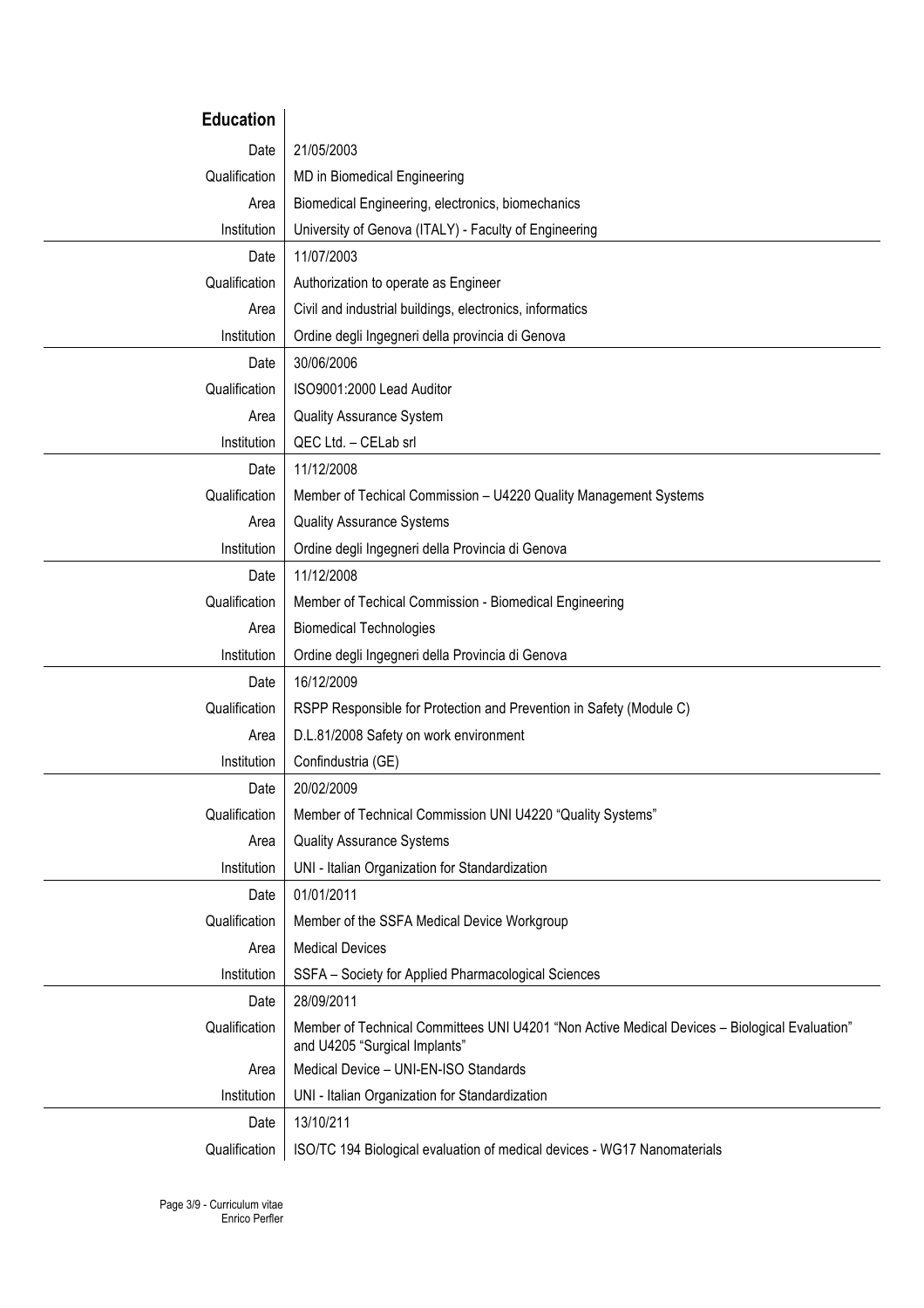| <b>Biological Evaluation of Medical Devices</b><br>Area                   |                                                                                                                                   |  |  |
|---------------------------------------------------------------------------|-----------------------------------------------------------------------------------------------------------------------------------|--|--|
| Institution                                                               | <b>ISO</b>                                                                                                                        |  |  |
|                                                                           |                                                                                                                                   |  |  |
| <b>Conferences, Meetings &amp;</b>                                        |                                                                                                                                   |  |  |
| <b>Courses</b>                                                            |                                                                                                                                   |  |  |
|                                                                           |                                                                                                                                   |  |  |
| Date                                                                      | June 12-13, 2013                                                                                                                  |  |  |
| Event                                                                     | SPEAKER at National Symposium AFI "Le imprese farmaceutiche ed i settori collegati: quale futuro?"                                |  |  |
| Location                                                                  | Rimini (RN)                                                                                                                       |  |  |
| Topic                                                                     | "Un nuovo dispositivo medico border-line: valutazione pre-clinica e clinica"                                                      |  |  |
| Date                                                                      | May 23, 2013 (10:00 - 13:00)                                                                                                      |  |  |
| Event                                                                     | UNI - TC U4201 "Non Active Medical Devices - Biological Evaluation"                                                               |  |  |
| Location                                                                  | Milano (MI)                                                                                                                       |  |  |
| Topic                                                                     | "Standardization for medical devices"                                                                                             |  |  |
| Date                                                                      | May 10, 2013 (14:00 - 17:00)                                                                                                      |  |  |
| Event                                                                     | Lecture, Master Universitario di Il Livello "Trasferimento tecnologico, imprenditorialità e innovazione nei<br>settori hihg tech" |  |  |
| Location                                                                  | Genova (GE)                                                                                                                       |  |  |
| Topic                                                                     | "La certificazione: norme, procedure e attori"                                                                                    |  |  |
| Date                                                                      | April 22-26, 2013                                                                                                                 |  |  |
| Event                                                                     | Meeting of ISO TC 194 "Biological Evaluation of Medical Devices" (Technical Expert WG17, WG15 and                                 |  |  |
|                                                                           | Event Manager)<br>Pavia (PV)<br>Location                                                                                          |  |  |
| Topic                                                                     | "Standardization in the medical device sector"                                                                                    |  |  |
| Date                                                                      | March 28, 2013 (10:00 - 13:00)                                                                                                    |  |  |
| Event                                                                     | Lecture, Politecnico di Milano, Industrial Design                                                                                 |  |  |
| Location                                                                  | Milano (MI)                                                                                                                       |  |  |
| Topic                                                                     | "Regulatory Affairs in Medical Device Development"                                                                                |  |  |
| Date                                                                      | February 15, 2013 (10:00 - 13:00)                                                                                                 |  |  |
| Event                                                                     | Presentazione master universitario di secondo livello                                                                             |  |  |
| Location                                                                  | Genova (GE)                                                                                                                       |  |  |
| Topic                                                                     | "Trasferimento tecnologico, imprenditorialità e innovazione nei settori high tech"                                                |  |  |
| February 6, 2013 (09:30 - 12:45)<br>Date                                  |                                                                                                                                   |  |  |
| Event                                                                     | L'Innovazione tecnologica nel settore dei dispositivi medici: le startup e il trasferimento tecnologico                           |  |  |
| Location                                                                  | Milano (MI)                                                                                                                       |  |  |
| Topic                                                                     | "Lo scenario italiano sulle startup e sull'innovazione nell'ambito biomedicale"                                                   |  |  |
| Date                                                                      | January 11, 2013 (10:30 - 13:30)                                                                                                  |  |  |
| Event                                                                     | AFI - meeting WG "Medical Device"                                                                                                 |  |  |
| Location                                                                  | Milano (MI)                                                                                                                       |  |  |
| Topic                                                                     | "Presentations at AFI National Symposium" open discussion                                                                         |  |  |
| Date                                                                      | November 8-9, 2012                                                                                                                |  |  |
| Meeting of ISO/TC 194 "Biological Evaluation of Medical Devices"<br>Event |                                                                                                                                   |  |  |
| Location<br>Delft - NL                                                    |                                                                                                                                   |  |  |
| Topic                                                                     | "WG17 Nanomaterials" - technical writing committee meeting                                                                        |  |  |
| Date                                                                      | November 6, 2012                                                                                                                  |  |  |
| Event                                                                     | TRAINER at Eurofins-Biolab s.r.l.                                                                                                 |  |  |
| Location                                                                  | Vimodrone (MI)                                                                                                                    |  |  |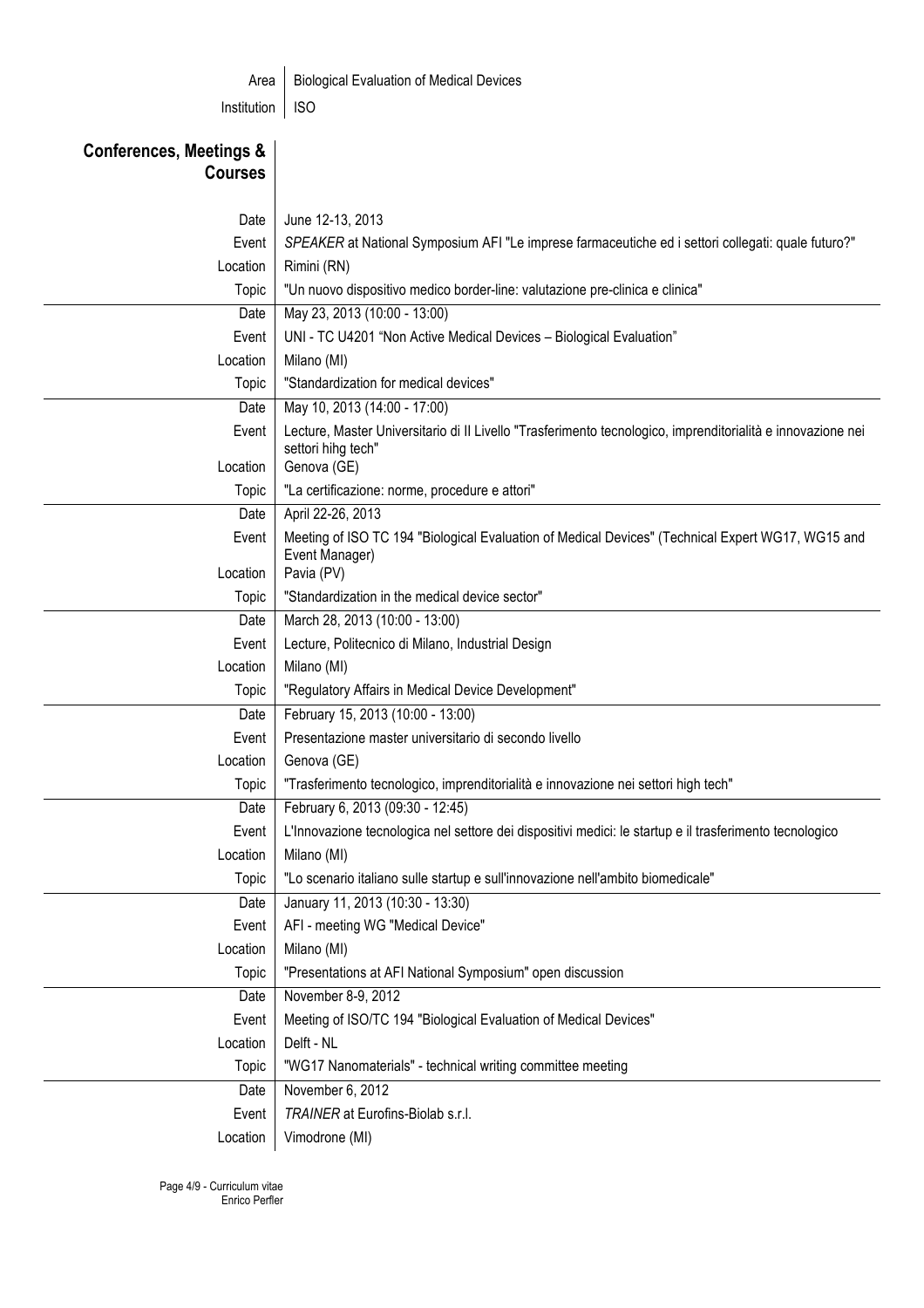| Topic    | "Indagini cliniche con dispositivi medici: approccio strategico alla gestione di studi pre e post marketing" |  |  |
|----------|--------------------------------------------------------------------------------------------------------------|--|--|
| Date     | October 12, 2012 (10:00 - 13:00)                                                                             |  |  |
| Event    | UNI - TC U4201 "Non Active Medical Devices - Biological Evaluation"                                          |  |  |
| Location | Milan, Italy                                                                                                 |  |  |
| Topic    | "Review of ISO standards related to non active medical devices"                                              |  |  |
| Date     | October 2-4, 2012                                                                                            |  |  |
| Event    | SPEAKER at Medical Device Group (MDG) Forum                                                                  |  |  |
| Location | Boston, MA - USA                                                                                             |  |  |
| Topic    | "Medical Device Clinical Evaluation: Regulatory Challenges for Compliance to EU Requirements"                |  |  |
| Date     | September 19, 2012 (14:30 - 18:00)                                                                           |  |  |
| Event    | AFI - meeting WG "Medical Device"                                                                            |  |  |
| Location | Milan, Italy                                                                                                 |  |  |
| Topic    | "Borderline products: regulatory challenges"                                                                 |  |  |
| Date     | May 30-31, 2012                                                                                              |  |  |
| Event    | SPEAKER at 52° National Symposium AFI (Avviamento indagini cliniche pre-market nei dispositivi               |  |  |
|          | medici borderline, Sala del Tempio II, ore 10:00)                                                            |  |  |
| Location | Rimini, Italy                                                                                                |  |  |
| Topic    | "Ricerca, innovazione e nuove tecnologie: fattori essenziali per il progresso del settore farmaceutico"      |  |  |
| Date     | May 10, 2012                                                                                                 |  |  |
| Event    | SPEAKER at PLG Italy (Prospettiva sul rapporto tra mondo farmaceutico e quello del MD)                       |  |  |
| Location | Bologna, Italy                                                                                               |  |  |
| Topic    | "Medical Device e settore farmaceutico: quali opportunità"                                                   |  |  |
| Date     | April 24, 2012 (14:00 - 18:00)                                                                               |  |  |
| Event    | AFI - meeting WG "Medical Device"                                                                            |  |  |
| Location | Milan, Italy                                                                                                 |  |  |
| Topic    | "Preview presentations for national symposium AFI 2012"                                                      |  |  |
| Date     | April 17-20, 2012                                                                                            |  |  |
| Event    | The 23rd meeeting of ISO/TC 194 "Biological Evaluation of Medical Devices"                                   |  |  |
| Location | San Diego (CA), USA                                                                                          |  |  |
| Topic    | "Review of ISO 10993 serie"                                                                                  |  |  |
| Date     | March 30, 2012 (10:00 - 13:00)                                                                               |  |  |
| Event    | UNI - TC U4201 "Non Active Medical Devices - Biological Evaluation"                                          |  |  |
| Location | Milan, Italy                                                                                                 |  |  |
| Topic    | "ISO 13485:2012 and recent review of ISO standards related to non active medical devices"                    |  |  |
| Date     | March 27, 2012 (14:00 - 18:00)                                                                               |  |  |
| Event    | AFI - meeting WG "Medical Device"                                                                            |  |  |
| Location | Milan, Italy                                                                                                 |  |  |
| Topic    | "Regulatory discussion re: medical device development"                                                       |  |  |
| Date     | March 6-7, 2012                                                                                              |  |  |
| Event    | 4th Annual Medical Devices Summit                                                                            |  |  |
| Location | Boston (MA), USA                                                                                             |  |  |
| Topic    | "Key Issues in compliance, quality and innovation""                                                          |  |  |
| Date     | February 17, 2012 (14:00 - 18:00)                                                                            |  |  |
| Event    | AFI - meeting WG "Medical Device"                                                                            |  |  |
| Location | Milan, Italy                                                                                                 |  |  |
| Topic    | "Open discussion about italian regulatory authorities"                                                       |  |  |
| Date     | January 26, 2012                                                                                             |  |  |
|          |                                                                                                              |  |  |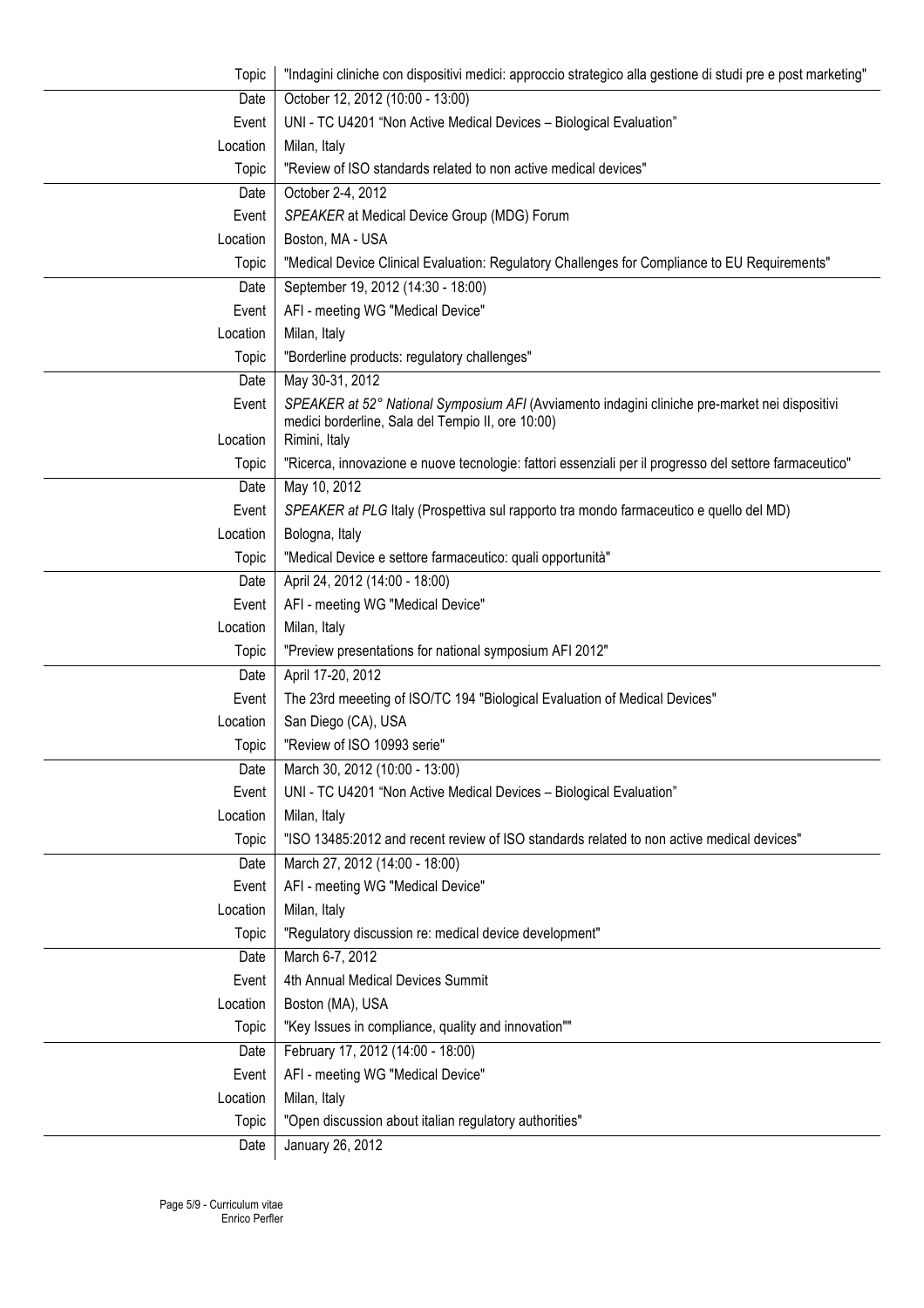| Event    | AIFA, Italian Medicines Agency                                                                          |  |
|----------|---------------------------------------------------------------------------------------------------------|--|
| Location | Rome, Italy                                                                                             |  |
| Topic    | "10 Anni di Osservatorio Nazionale sulla Sperimentazione Clinica dei Medicinali: uno sguardo al futuro" |  |
| Date     | January 17, 2012 (14:00 - 18:00)                                                                        |  |
| Event    | AFI - meeting WG "Medical Device"                                                                       |  |
| Location | Milan, Italy                                                                                            |  |
| Topic    | "Presentations for national symposium AFI 2012"                                                         |  |
| Date     | December 4-6, 2011                                                                                      |  |
| Event    | SPEAKER at ICI - Innovations in Cardiovascular Interventions (Technology Parade II, December 5,         |  |
|          | 16:42 - "Straight to the CE-mark")                                                                      |  |
| Location | Tel Aviv, Israel                                                                                        |  |
| Topic    | Interventional Cardiology                                                                               |  |
| Date     | November 8 - 11, 2011                                                                                   |  |
| Event    | <b>TCT 2011</b>                                                                                         |  |
| Location | San Francisco (CA), USA                                                                                 |  |
| Topic    | Educational meeting in interventional cardiovascular medicine                                           |  |
| Date     | October 24, 2011                                                                                        |  |
| Event    | UNI CEI EN ISO/IEC 17021 - Conformity Evaluation                                                        |  |
| Location | Milan, Italy                                                                                            |  |
| Topic    | Requirements for conformity evaluation and audit of quality management systems                          |  |
| Date     | October 13, 2011                                                                                        |  |
| Event    | Technical Committee UNI U4201 "Non Active Medical Devices - Biological Evaluation"                      |  |
| Location | Milan, Italy                                                                                            |  |
| Topic    | <b>Biological Evaluation of Medical Devices - Standards</b>                                             |  |
| Date     | October 6, 2011                                                                                         |  |
| Event    | Investigator's Meeting                                                                                  |  |
| Location | Genova, Italy                                                                                           |  |
| Topic    | Clinical Validation and CE-marking (endosseous dental implant)                                          |  |
| Date     | September 28, 2011                                                                                      |  |
| Event    | Development Team Meeting                                                                                |  |
| Location | Cisano Bergamasco (BG), Italy                                                                           |  |
| Topic    | Development Plan & Pre-Clinical Validation (medical device for mitral annuloplasty)                     |  |
| Date     | September 16, 2011                                                                                      |  |
| Event    | <b>Development Team Meeting</b>                                                                         |  |
| Location | Cisano Bergmasco (BG)                                                                                   |  |
| Topic    | FEM Verification and ex-vivo model validation (medical device for mitral annuloplasty)                  |  |
| Date     | July 28, 2011                                                                                           |  |
| Event    | Investigator's Meeting                                                                                  |  |
| Location | Cisano Bergamasco (BG), Italy                                                                           |  |
| Topic    | Development Plan & Pre-Clinical Validation (medical device for mitral annuloplasty)                     |  |
| Date     | July 4-5, 2011                                                                                          |  |
| Event    | Risk Analysis According to ISO 14971                                                                    |  |
| Location | Cirè di Pergine (TN), Italy                                                                             |  |
| Topic    | Risk management for medical devices - dental implant risk analysis                                      |  |
| Date     | June 23, 2011                                                                                           |  |
| Event    | Investigator's Meeting                                                                                  |  |
|          |                                                                                                         |  |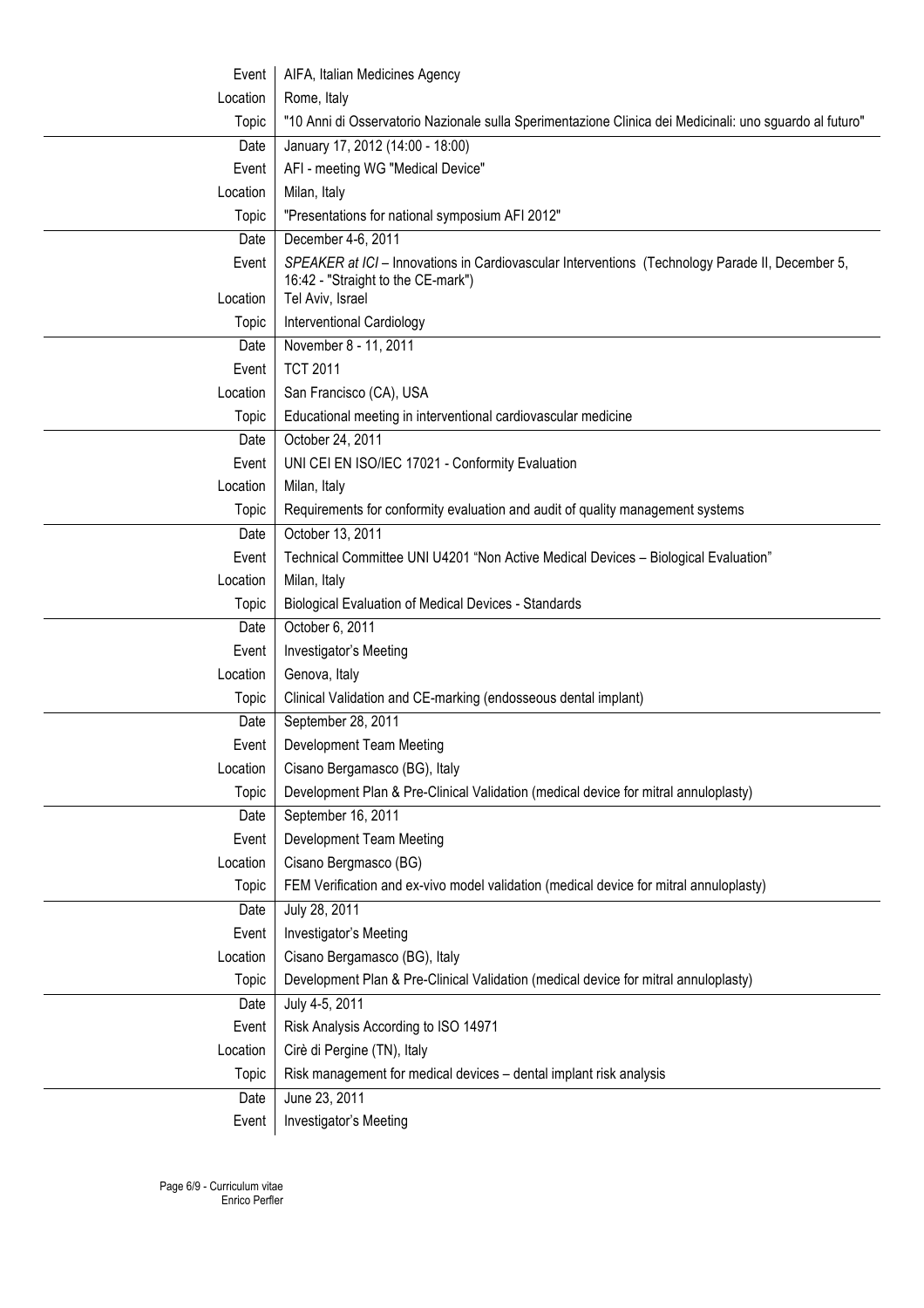| Location | Italian Cancer Institute - Milan, Italy                                                                    |  |  |
|----------|------------------------------------------------------------------------------------------------------------|--|--|
| Topic    | Clinical Study Feasibility (medical device for cancer of uterince cervix treatment)                        |  |  |
| Date     | June 16, 2011                                                                                              |  |  |
| Event    | Investigator's Meeting                                                                                     |  |  |
| Location | Milan, Italy                                                                                               |  |  |
| Topic    | Clinical Investigational Plan for a phase I monocentric study (medical device for radiotherapy)            |  |  |
| Date     | June 15, 2011                                                                                              |  |  |
| Event    | Investigator's Meeting                                                                                     |  |  |
| Location | Milan, Italy                                                                                               |  |  |
| Topic    | Clinical Investigational Plan for a phase I multicentric study (medical device for tricuspid valve repair) |  |  |
| Date     | May 23-25, 2011                                                                                            |  |  |
| Event    | ILSI-BioMed Conference                                                                                     |  |  |
| Location | Tel Aviv, Israel                                                                                           |  |  |
| Topic    | Lifescience Technology, Biotech & Medical Devices                                                          |  |  |
| Date     | May 17, 2011                                                                                               |  |  |
| Event    | EuroPCR - Cardiovascular Conference                                                                        |  |  |
| Location | Paris, France                                                                                              |  |  |
| Topic    | Medical Device - Cardiovscular Technologies                                                                |  |  |
| Date     | May 11, 2011                                                                                               |  |  |
| Event    | Investigator's Meeting                                                                                     |  |  |
| Location | Milan, Italy                                                                                               |  |  |
| Topic    | Regulatory Pathway for Study Authorization in Italy - GCP study management (vascular closure device)       |  |  |
| Date     | April 27, 2011                                                                                             |  |  |
| Event    | <b>DEKRA</b> meeting                                                                                       |  |  |
| Location | Arnhem, The Netherlands                                                                                    |  |  |
| Topic    | Pre-clinical verification & validation testing, GCP study management                                       |  |  |
| Date     | March 25, 2011                                                                                             |  |  |
| Event    | SORIN - TAVI Congress                                                                                      |  |  |
| Location | CNR Pisa, Italy                                                                                            |  |  |
| Topic    | <b>Transcatheter Aortic Valve Implantation</b>                                                             |  |  |
| Date     | March 3, 2011                                                                                              |  |  |
| Event    | SSFA - Medical Device Workgroup                                                                            |  |  |
| Location | Florence, Italy                                                                                            |  |  |
| Topic    | Medical Device Directive 93/42/EEC as amended by 2007/47/EC, post-market vigilance                         |  |  |
| Date     | December 5-7, 2010                                                                                         |  |  |
| Event    | ICI - Innovations in Cardiovascular Interventions                                                          |  |  |
| Location | Tel Aviv, Israel                                                                                           |  |  |
| Topic    | <b>Interventional Cardiology</b>                                                                           |  |  |
| Date     | December 6-8, 2009                                                                                         |  |  |
| Event    | ICI - Innovations in Cardiovascular Interventions                                                          |  |  |
| Location | Tel Aviv, Israel                                                                                           |  |  |
| Topic    | Interventional Cardiology                                                                                  |  |  |
| Date     | May 19-22, 2009                                                                                            |  |  |
| Event    | EuroPCR - Cardiovascular Conference                                                                        |  |  |
| Location | Barcellona, Spain                                                                                          |  |  |
| Topic    | Medical Device - Cardiovscular Technologies                                                                |  |  |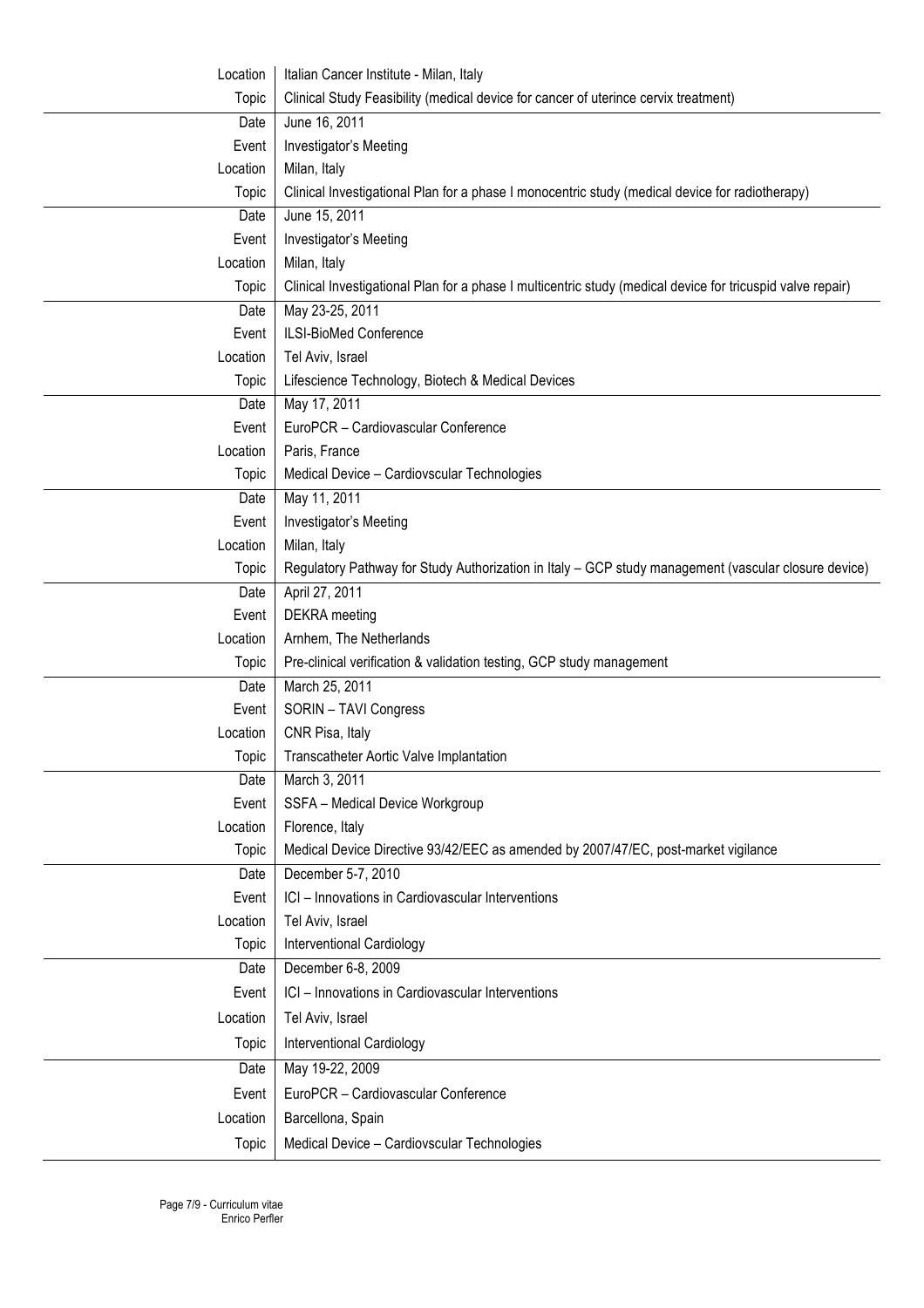| Date                 | December 7-9, 2008                                                                                              |  |
|----------------------|-----------------------------------------------------------------------------------------------------------------|--|
| Event                | ICI - Innovations in Cardiovascular Interventions                                                               |  |
| Location             | Tel Aviv, Israel                                                                                                |  |
| Topic                | Interventional Cardiology                                                                                       |  |
| Date                 | May 13-16, 2008                                                                                                 |  |
| Event                | EuroPCR - Cardiovascular Conference                                                                             |  |
| Location             | Barcellona, Spain                                                                                               |  |
| Topic                | Medical Device - Cardiovascular Technologies                                                                    |  |
| Date                 | August 19, 2011                                                                                                 |  |
| Topic                | ICH-GCP: "The European Clinical Trial Directives"                                                               |  |
| Organization         | Scepter                                                                                                         |  |
| Date                 | August 19, 2011                                                                                                 |  |
| Topic                | ICH-GCP: "Non-compliance, Scientific Misconduct and Fraud & Monitoring and Preparing for Audits and             |  |
|                      | Inspections"                                                                                                    |  |
| Organization         | Scepter                                                                                                         |  |
| Date                 | August 16, 2011                                                                                                 |  |
| Topic                | ICH-GCP: "Safety Reporting, Financial Disclosure, & Study Closeout, Trial Termination, and Record<br>Retention" |  |
| Organization         | Scepter                                                                                                         |  |
| Date                 | August 16, 2011                                                                                                 |  |
| Topic                | ICH-GCP: "Investigational Product, Randomization, and Unblinding & Source Documents and Case                    |  |
|                      | Report Form Completion"                                                                                         |  |
| Organization<br>Date | Scepter<br>August 16, 2010                                                                                      |  |
| Topic                | ICH-GCP: "Subject Informed Consent & Protocol Compliance"                                                       |  |
| Organization         | Scepter                                                                                                         |  |
| Date                 | August 14, 2010                                                                                                 |  |
| Topic                | ICH-GCP: "Clinical Investigator Obligations & Qualifications, Resources, IRBs/IECs"                             |  |
| Organization         | Scepter                                                                                                         |  |
| Date                 | August 13, 2010                                                                                                 |  |
| Topic                | ICH-GCP: "Overview of ICH Good Clinical Practice"                                                               |  |
| Organization         | Scepter                                                                                                         |  |
| Date                 | April 13-14, 2010                                                                                               |  |
| Topic                | III National Conference on Medical Devices                                                                      |  |
| Organization         | Ministero della Salute - Italian Ministry of Health                                                             |  |
| Date                 | February 20, 2009                                                                                               |  |
| Topic                | ISO 9001:2008                                                                                                   |  |
| Organization         | Ordine degli Ingegneri della Provincia di Genova - AICQ                                                         |  |
| Date                 | December 11-16, 2008                                                                                            |  |
| Topic                | Quality Management & Safety on Work Environment                                                                 |  |
| Organization         | Confindustria - Genova                                                                                          |  |
| Date                 | June 22-23-27-28-29, 2006                                                                                       |  |
| Topic                | ISO 9001:2000 Lead Auditor Course                                                                               |  |
| Organization         | Celab s.r.l.                                                                                                    |  |
|                      |                                                                                                                 |  |